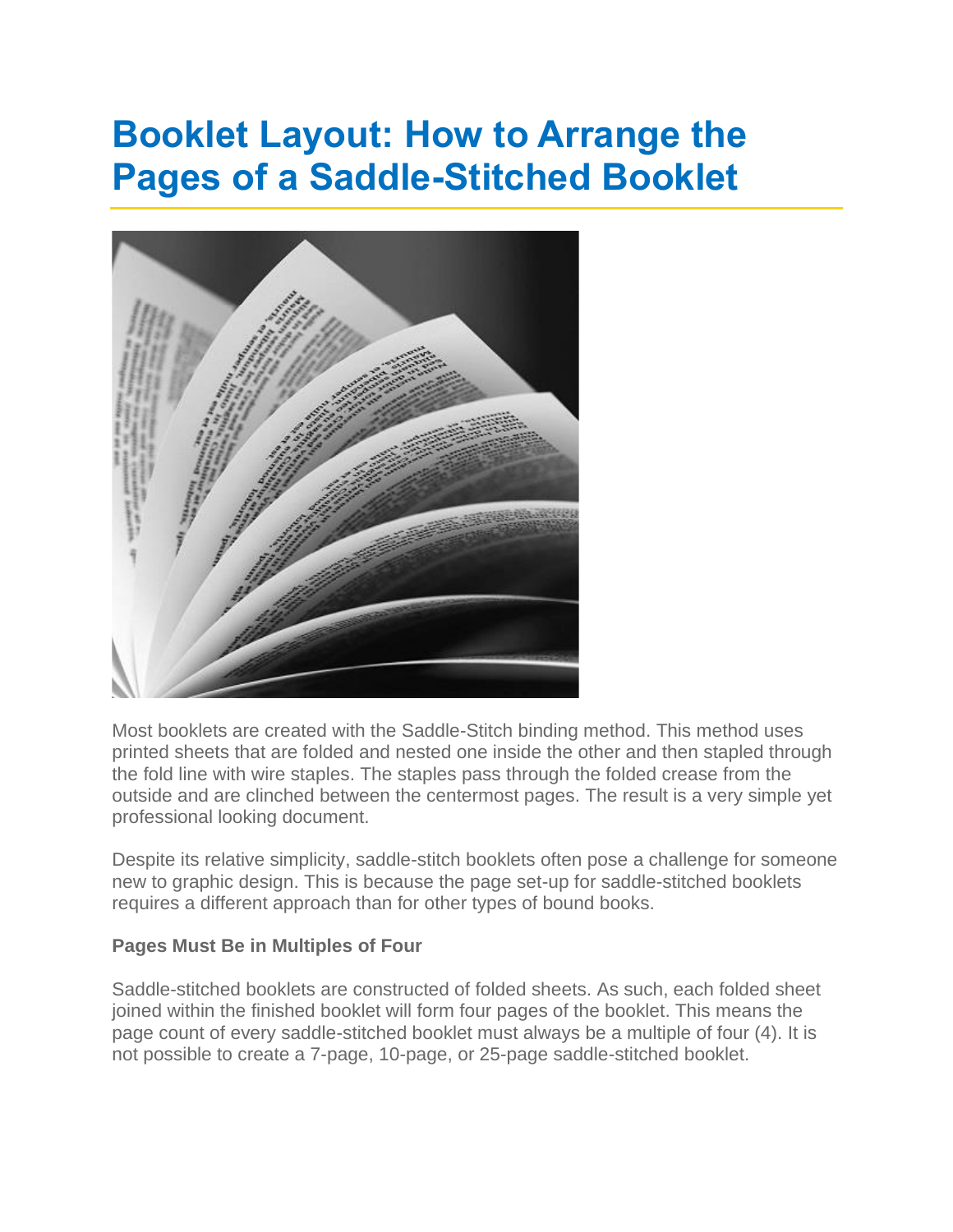**All saddle-stitched booklets must contain 4 pages, 8 pages, 12 pages, 16 pages, 20 pages, 24 pages and so on. Even if a page in the booklet is blank, it still counts as a page.**

**So if you are printing a booklet from home:**

**Set the printer to booklet.**

**If you are printing a double sided booklet, you will print in this order:**

**1-16**

**17-32**

**33-48**

**And so on.**

**The number of pages, double sided, will be 4. Which is enough to make 1 signature.**

**If you are printing Single sided booklet:**

**1-8**

**9-16**

**17-24**

**And so on.**

## **What are Reader Spreads?**

As its name suggests, **Reader Spreads** show the pages in the order they will appear to the **reader** of the saddle-stitched booklet. Hence, Reader Spreads position the booklet's pages in ascending numerical order. The main purpose of Reader Spreads is to help visualize how the page layout will look once the booklet is bound.

Illustration A shows how Reader Spreads will look for an 8-page saddle-stitched booklet. With the exception of the first page and the last page, notice that the Reader Spreads present two opposing pages side-by-side (such as how pages 2 and 3, pages 4 and 5, and pages 6 and 7 are shown in the illustration). However, submitting a file in this manner will likely cause a huge headache for your printer. This is because the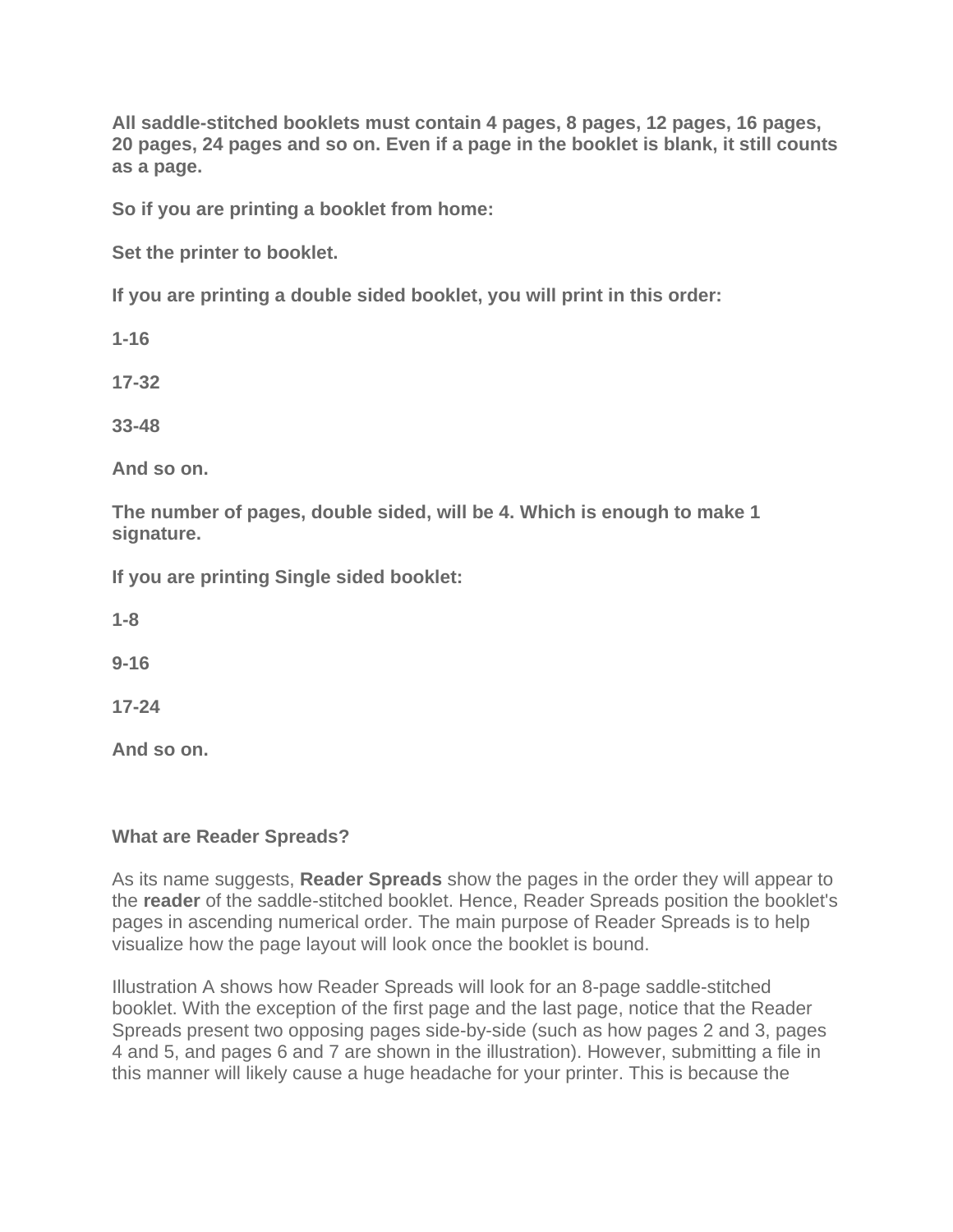pages of a saddle-stitched booklet aren't actually printed in the arrangement shown in the Reader Spreads illustration.

For example, the illustration shows pages 2 and 3 right next to each other. However, 99% of the time pages 2 and 3 are not printed side-by-side. You can verify this by examining pages 2 and 3 of virtually any printed saddle-stitched booklet. These two pages will be on separate sheets. (The only exception is a 4-page saddle-stitched booklet, which will have pages 2 and 3 printed side by side).